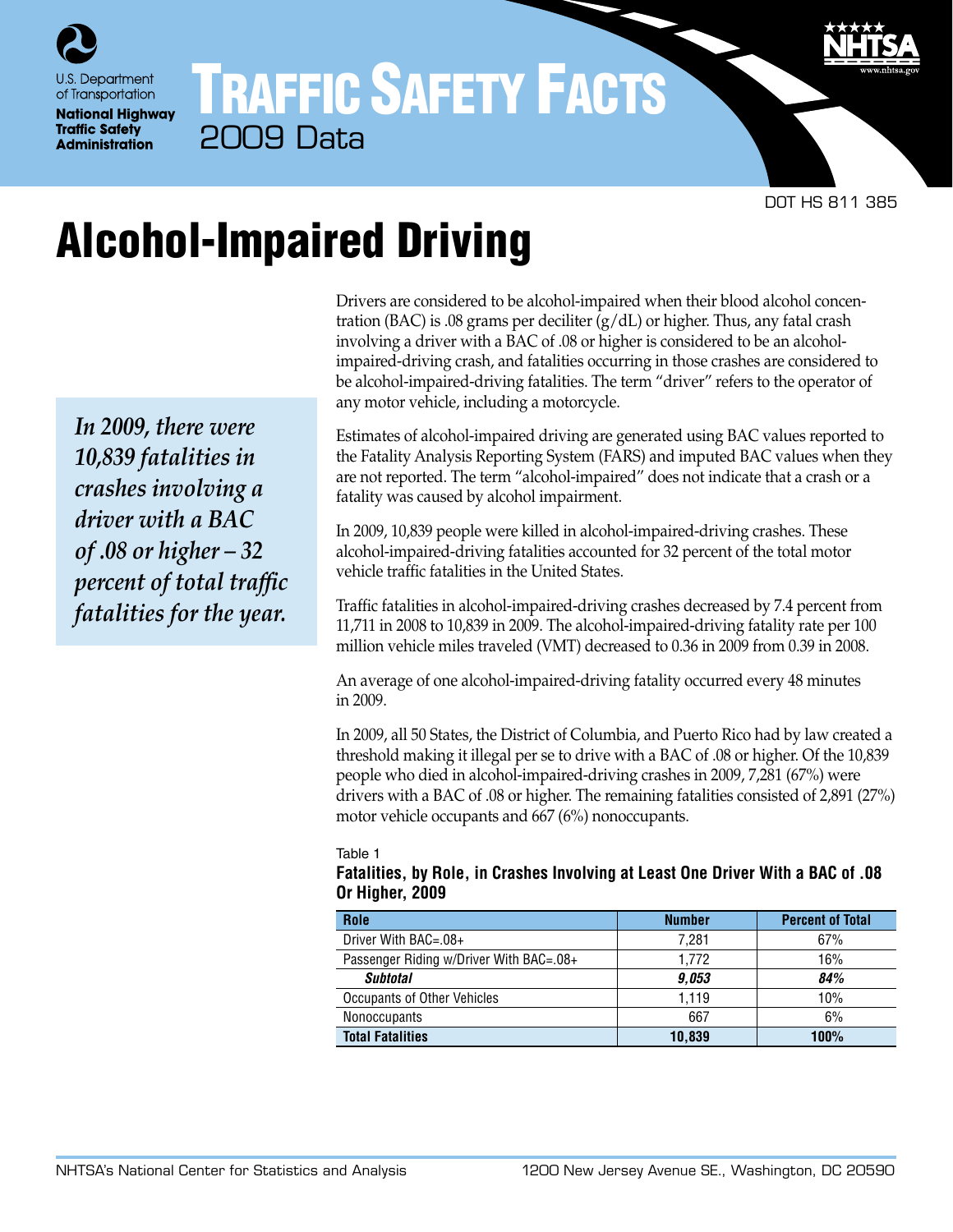### Figure 1

#### **Fatalities and Fatality Rate per 100 Million VMT in Alcohol-Impaired-Driving Crashes, 2000–2009**



The national rate of alcohol-impaired-driving fatalities in motor vehicle crashes in 2009 was 0.36 per 100 million VMT. The alcohol-impaired-driving fatality rate in the past 10 years has declined by 27 percent from 0.49 in 2000 to 0.36 in 2009.

## **Children**

In 2009, a total of 1,314 children age 14 and younger were killed in motor vehicle traffic crashes. Of those 1,314 fatalities, 181 (14%) occurred in alcohol-impaireddriving crashes. Out of those 181 deaths, 92 (51%) were occupants of a vehicle with a driver who had a BAC level of .08 or higher, and another 27 children (15%) were pedestrians or pedalcyclists struck by drivers with a BAC of .08 or higher.

**For more information:**

Information on traffic fatalities is available from the National Center for Statistics and Analysis (NCSA), NVS-424, 1200 New Jersey Avenue SE., Washington, DC 20590. NCSA can be contacted at 800-934-8517 or via the following e-mail address: [ncsaweb@dot.gov.](mailto:ncsaweb%40dot.gov?subject=) General information on highway traffic safety can be accessed by Internet users at [www.nhtsa.gov/NCSA.](www.nhtsa.gov/NCSA) To report a safety-related problem or to inquire about motor vehicle safety information, contact the Vehicle Safety Hotline at 888-327-4236.

Other fact sheets available from the National Center for Statistics and Analysis are Bicyclists and Other Cyclists, Children, Large Trucks, Motorcycles, Occupant Protection, Older Population, Overview, Passenger Vehicles, Pedestrians, Race and Ethnicity, Rural/Urban Comparisons, School Transportation-Related Crashes, Speeding, State Alcohol Estimates, State Traffic Data, and Young Drivers. Detailed data on motor vehicle traffic crashes are published annually in Traffic Safety Facts: A Compilation of Motor Vehicle Crash Data from the Fatality Analysis Reporting System and the General Estimates System. The fact sheets and annual Traffic Safety Facts report can be accessed online at [www-nrd.nhtsa.dot.gov/CATS/index.aspx](http://www-nrd.nhtsa.dot.gov/CATS/index.aspx).

*In 2009, of the fatalities among children ages 14 and younger, 14 percent occurred in alcohol-impaired-driving crashes.*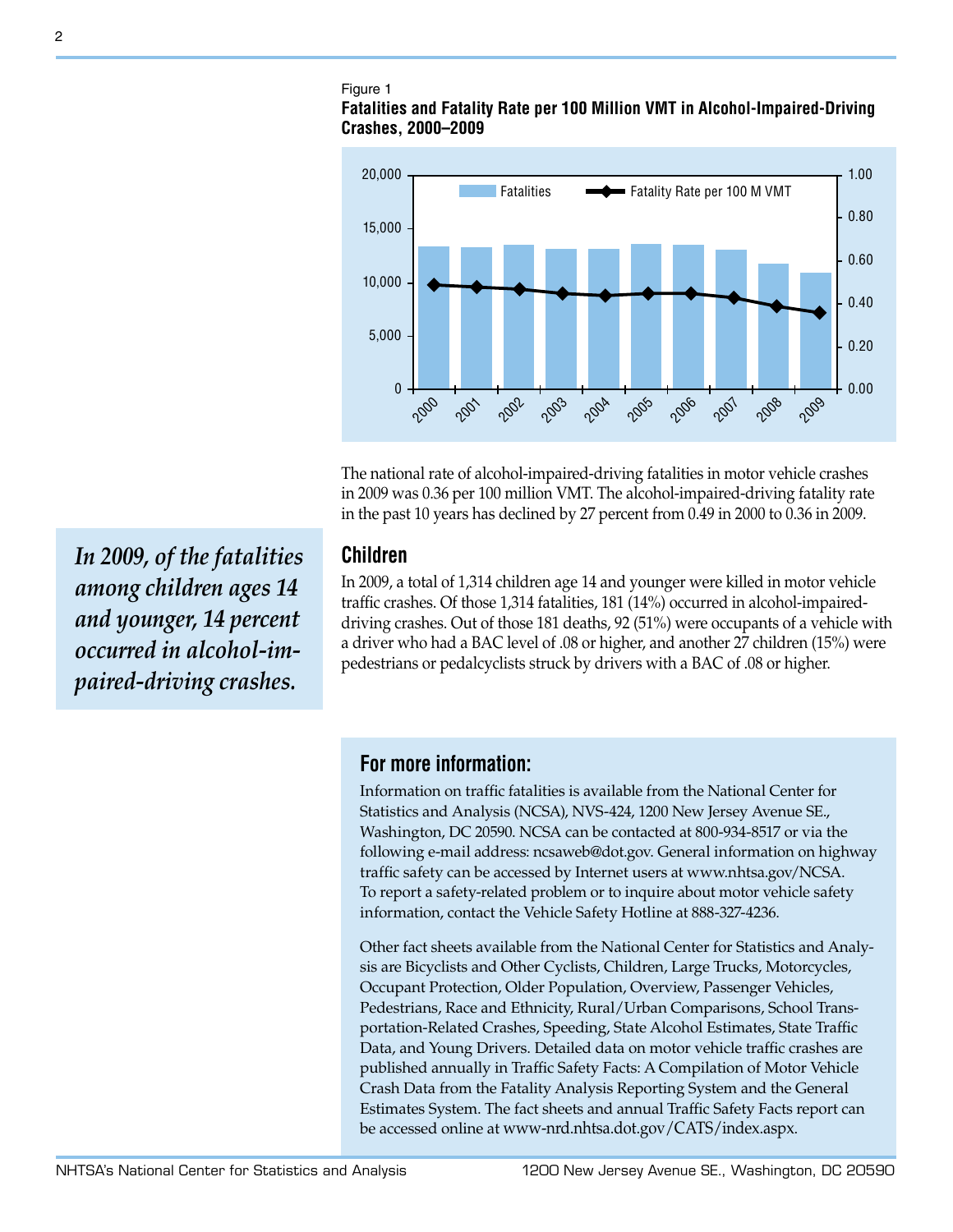# **Time of Day and Day of Week**

The rate of alcohol impairment among drivers involved in fatal crashes in 2009 was four times higher at night than during the day (37% versus 9%).

In 2009, 16 percent of all drivers involved in fatal crashes during the week were alcohol-impaired, compared to 31 percent on weekends.

#### Table 2

#### **Drivers Involved in Fatal Crashes With a BAC of .08 or Higher, by Crash Type, Time of Day and Day of Week, 2000 and 2009**

| <b>Total Drivers</b>                   |               |                |          |                               |                  |                                  |            |  |  |  |
|----------------------------------------|---------------|----------------|----------|-------------------------------|------------------|----------------------------------|------------|--|--|--|
|                                        |               | 2000           |          |                               | <b>Change in</b> |                                  |            |  |  |  |
|                                        | <b>Total</b>  | $BAC=.08+$     |          | <b>Total</b>                  | <b>BAC=.08+</b>  | <b>Percentage</b><br><b>With</b> |            |  |  |  |
| <b>Drivers Involved</b>                | <b>Number</b> | <b>Percent</b> |          | <b>Number</b>                 | <b>Percent</b>   |                                  | $BAC=.08+$ |  |  |  |
| <b>In Fatal Crashes</b>                | of Drivers    | <b>Number</b>  | of Total | of Drivers                    | <b>Number</b>    | of Total                         | 2000-2009  |  |  |  |
| Total                                  | 57,280        | 12,261         | 21%      | 45,230                        | 10,102           | 22%                              | $+1$       |  |  |  |
| Drivers by Crash Type and Time of Day  |               |                |          |                               |                  |                                  |            |  |  |  |
| Single-Vehicle<br>Crash                |               |                |          |                               |                  |                                  |            |  |  |  |
| Total*                                 | 21,026        | 7,806          | 37%      | 18,662                        | 6,958            | 37%                              | 0          |  |  |  |
| Daytime                                | 8.264         | 1,393          | 17%      | 7,288                         | 1,321            | 18%                              | $+1$       |  |  |  |
| Nighttime                              | 12,442        | 6,220          | 50%      | 11,153                        | 5,517            | 49%                              | -1         |  |  |  |
| Multiple-Vehicle                       |               |                |          |                               |                  |                                  |            |  |  |  |
| Crash                                  |               |                |          |                               |                  |                                  |            |  |  |  |
| Total <sup>*</sup>                     | 36,254        | 4,455          | 12%      | 26,568                        | 3,144            | 12%                              | 0          |  |  |  |
| Daytime                                | 22,972        | 1,229          | 5%       | 16,337                        | 801              | 5%                               | $\theta$   |  |  |  |
| Nighttime                              | 13,268        | 3,224          | 24%      | 10,160                        | 2,337            | 23%                              | $-1$       |  |  |  |
|                                        |               |                |          | <b>Drivers by Time of Day</b> |                  |                                  |            |  |  |  |
| Daytime                                | 31,236        | 2,622          | 8%       | 23,625                        | 2,122            | 9%                               | $+1$       |  |  |  |
| Nighttime                              | 25,710        | 9,444          | 37%      | 21,313                        | 7,854            | 37%                              | 0          |  |  |  |
| Drivers by Day of Week and Time of Day |               |                |          |                               |                  |                                  |            |  |  |  |
| Weekday*                               | 34,788        | 5,054          | 15%      | 26,882                        | 4,353            | 16%                              | $+1$       |  |  |  |
| Daytime                                | 22,987        | 1,467          | 6%       | 17,004                        | 1,217            | 7%                               | $+1$       |  |  |  |
| Nighttime                              | 11,715        | 3,545          | 30%      | 9.764                         | 3,089            | 32%                              | $+2$       |  |  |  |
| Weekend*                               | 22.392        | 7,156          | 32%      | 18,256                        | 5,718            | 31%                              | -1         |  |  |  |
| Daytime                                | 8,249         | 1,155          | 14%      | 6,621                         | 905              | 14%                              | 0          |  |  |  |
| Nighttime                              | 13,995        | 5,899          | 42%      | 11,549                        | 4,765            | 41%                              | $-1$       |  |  |  |

*The rate of alcohol impairment among drivers involved in fatal crashes in 2009 was four times higher at night than during the day.*

Daytime - 6 a.m. to 5:59 p.m. Weekday - Monday 6 a.m. to Friday 5:59 p.m.

Nighttime - 6 p.m. to 5:59 a.m. Weekend - Friday 6 p.m. to Monday 5:59 a.m.

\*Includes drivers involved in fatal crashes when time of day was unknown.

# **Drivers**

In fatal crashes in 2009 the highest percentage of drivers with a BAC level of .08 or higher was for drivers ages 21 to 24 (35%), followed by ages 25 to 34 (32%) and 35 to 44 (26%).

The percentages of drivers involved in fatal crashes with a BAC level of .08 or higher in 2009 were 29 percent for motorcycle riders and 23 percent for both passenger cars and light trucks. The percentage of drivers with BAC levels of .08 or higher in fatal crashes was the lowest for large trucks (2%).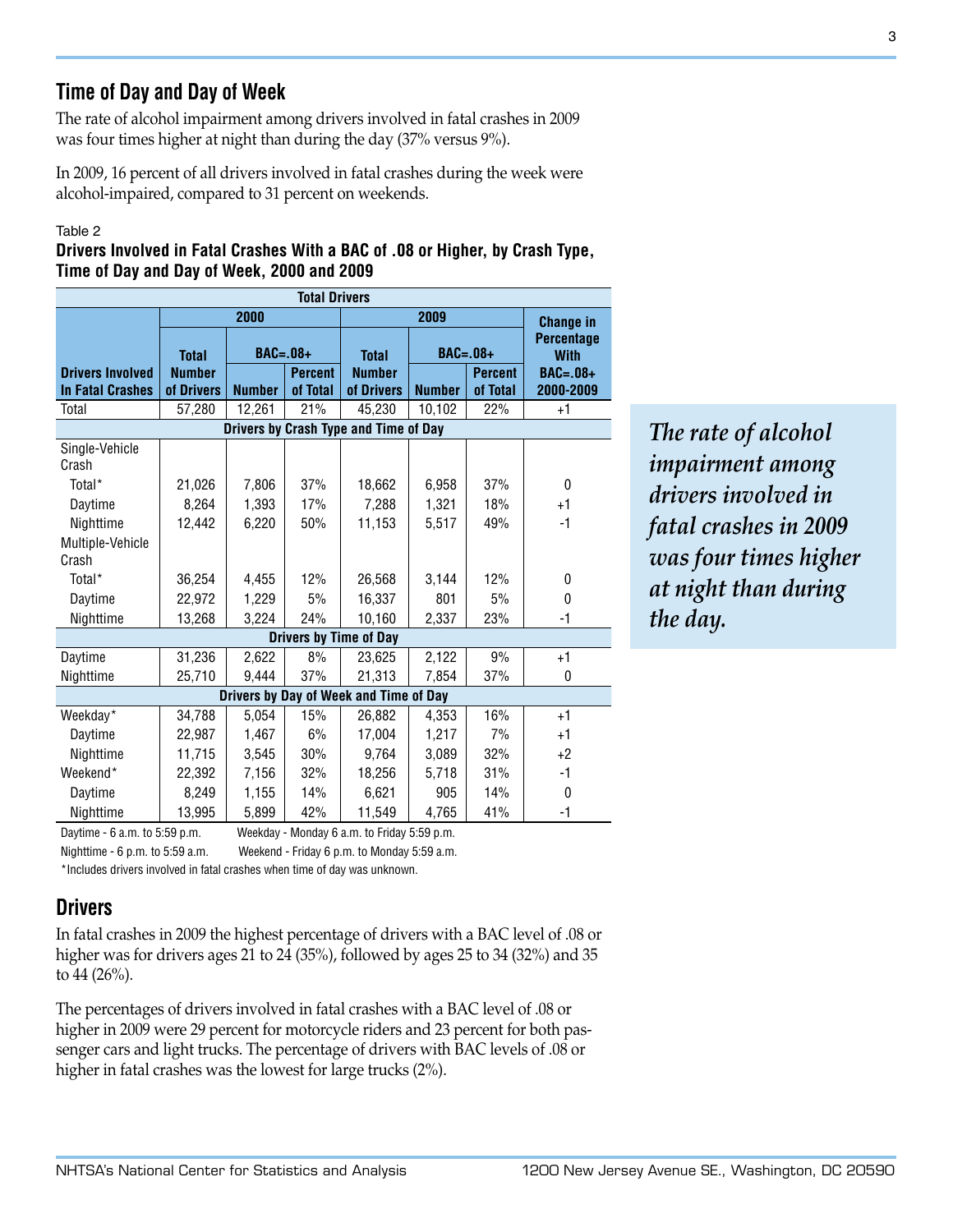#### Table 3

**Drivers With a BAC of .08 or Higher Involved in Fatal Crashes, by Age, Gender, and Vehicle Type, 2000 and 2009**

*In 2009, the 21- to 24-year-old age group had the highest percentage of drivers in fatal crashes with BAC levels of .08 or higher – 35 percent.*

| <b>Total Drivers</b>                               |                             |               |                            |                             |                  |                            |                                  |  |  |
|----------------------------------------------------|-----------------------------|---------------|----------------------------|-----------------------------|------------------|----------------------------|----------------------------------|--|--|
|                                                    |                             | 2000          |                            |                             | <b>Change in</b> |                            |                                  |  |  |
|                                                    | <b>Total</b>                | $BAC = .08 +$ |                            | <b>Total</b>                | <b>BAC=.08+</b>  |                            | <b>Percentage</b><br><b>With</b> |  |  |
| <b>Drivers Involved</b><br><b>In Fatal Crashes</b> | <b>Number</b><br>of Drivers | <b>Number</b> | <b>Percent</b><br>of Total | <b>Number</b><br>of Drivers | <b>Number</b>    | <b>Percent</b><br>of Total | $BAC=.08+$<br>2000-2009          |  |  |
| Total                                              | 57,280                      | 12,261        | 21%                        | 45,230                      | 10,102           | 22%                        | $+1$                             |  |  |
| <b>Drivers by Age Group (Years)</b>                |                             |               |                            |                             |                  |                            |                                  |  |  |
| 16-20                                              | 8,024                       | 1,477         | 18%                        | 5,051                       | 951              | 19%                        | +1                               |  |  |
| $21 - 24$                                          | 5,950                       | 1,894         | 32%                        | 4,597                       | 1,588            | 35%                        | $+3$                             |  |  |
| 25-34                                              | 11,739                      | 3,312         | 28%                        | 8,610                       | 2,722            | 32%                        | $+4$                             |  |  |
| 35-44                                              | 11,132                      | 2,899         | 26%                        | 7,757                       | 2,006            | 26%                        | $\mathbf{0}$                     |  |  |
| 45-54                                              | 8,234                       | 1,493         | 18%                        | 7,664                       | 1,694            | 22%                        | $+4$                             |  |  |
| 55-64                                              | 4,766                       | 590           | 12%                        | 5,276                       | 669              | 13%                        | $+1$                             |  |  |
| 65-74                                              | 3,134                       | 257           | 8%                         | 2,868                       | 199              | 7%                         | $-1$                             |  |  |
| $75+$                                              | 3,147                       | 132           | 4%                         | 2,550                       | 85               | 3%                         | $-1$                             |  |  |
| <b>Drivers by Gender</b>                           |                             |               |                            |                             |                  |                            |                                  |  |  |
| Male                                               | 41,795                      | 10,132        | 24%                        | 32,807                      | 8,322            | 25%                        | +1                               |  |  |
| Female                                             | 14,790                      | 1,989         | 13%                        | 11,825                      | 1,622            | 14%                        | +1                               |  |  |
| <b>Drivers by Vehicle Type</b>                     |                             |               |                            |                             |                  |                            |                                  |  |  |
| Passenger Cars                                     | 27,661                      | 6,521         | 24%                        | 18,279                      | 4,242            | 23%                        | $-1$                             |  |  |
| <b>Light Trucks</b>                                | 20,393                      | 4,520         | 22%                        | 17,822                      | 4,134            | 23%                        | $+1$                             |  |  |
| Large Trucks                                       | 4,948                       | 72            | $1\%$                      | 3,187                       | 54               | 2%                         | $+1$                             |  |  |
| Motorcycles                                        | 2,971                       | 944           | 32%                        | 4,593                       | 1,314            | 29%                        | -3                               |  |  |

*In 2009, the percentage of drivers with BAC of .08 or above in fatal crashes was highest for motorcycle riders (29%).*

Numbers shown for groups of drivers do not add to the total number of drivers due to unknown or other data not included.

In 2009, 5,851 passenger vehicle drivers killed had a BAC of .08 or higher. Out of those driver fatalities for which restraint use was known, 72 percent were unrestrained.

Drivers with a BAC of .08 or higher involved in fatal crashes were eight times more likely to have a prior conviction for driving while impaired (DWI) than were drivers with no alcohol (8% and 1%, respectively). See Figure 2.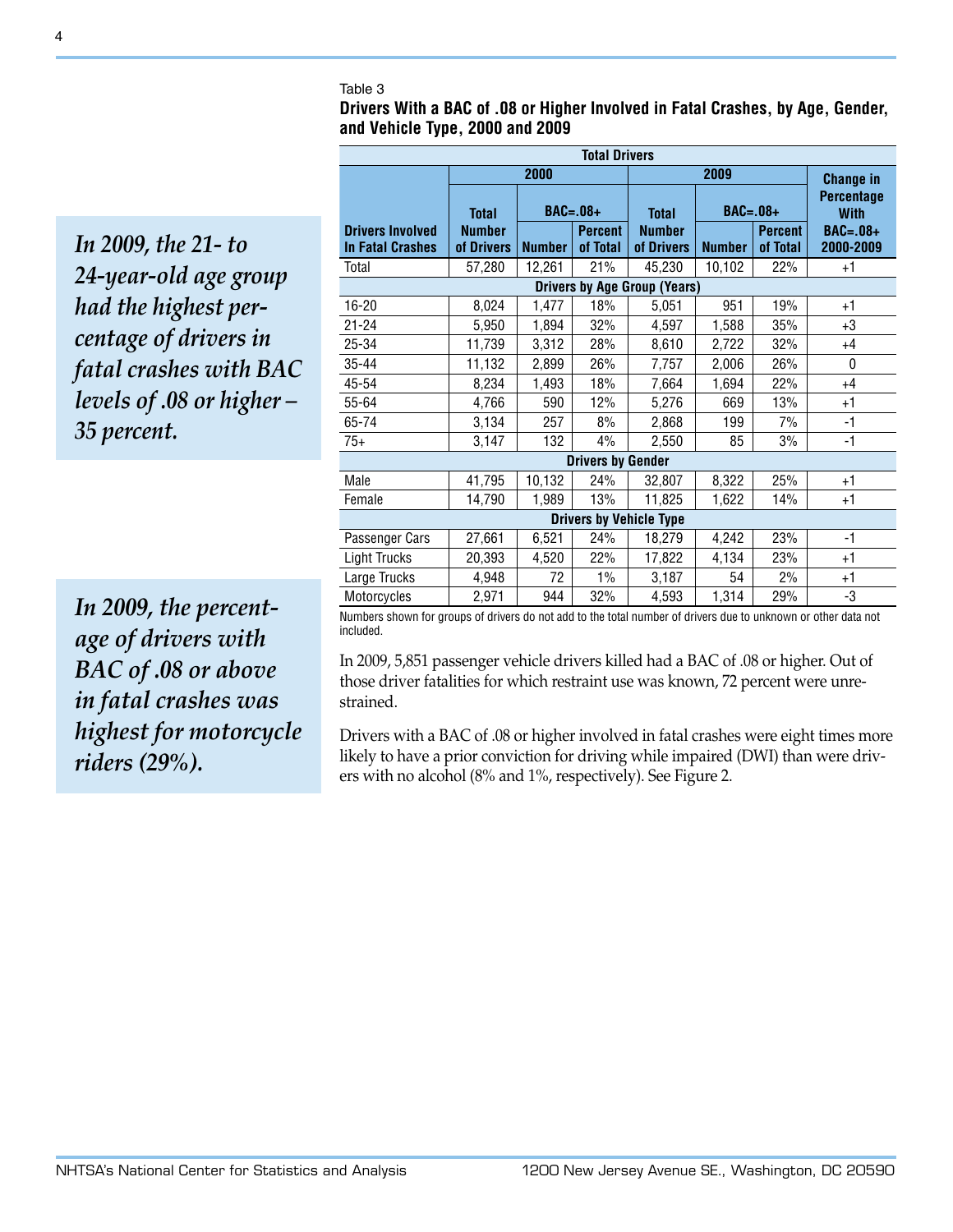Figure 2 **Previous Driving Records of Drivers Involved in Fatal Crashes, by BAC, 2009**



*Drivers with a BAC level of .08 or higher in fatal crashes were eight times more likely to have a prior conviction for driving while impaired than were drivers with no alcohol.*

In 2009, 84 percent (10,102) of the 12,012 drivers with a BAC of .01 or higher who were involved in fatal crashes had BAC levels at or above .08, and 56 percent (6,685) had BAC levels at or above .15. The most frequently recorded BAC level among drinking drivers in fatal crashes was .17.

#### Figure 3





*In 2009, 6,685 (56%) of the drivers involved in fatal crashes who had been drinking had a BAC of .15 or greater.*